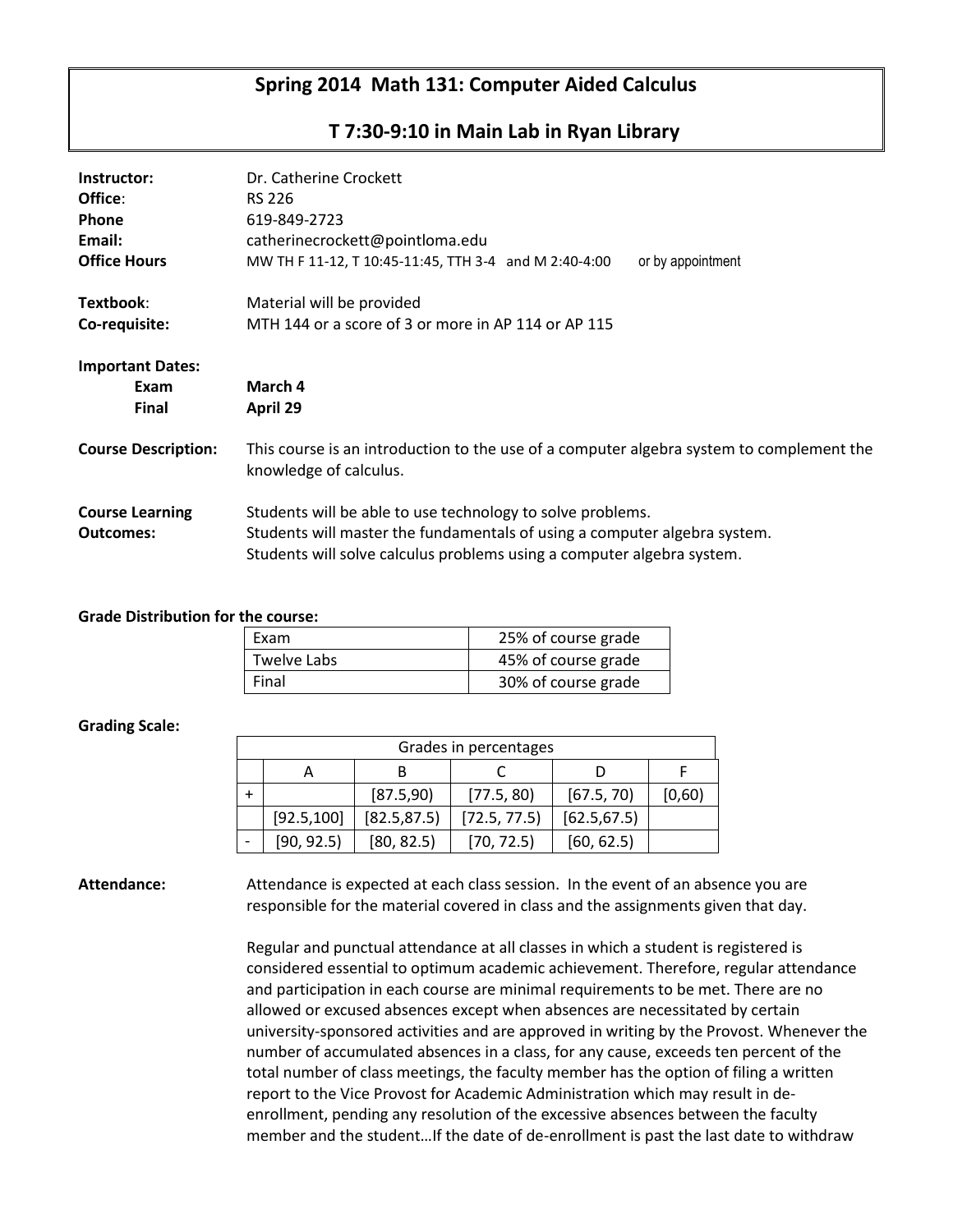| Spring 2014              | MTH 131-1<br>from a class, the student will be assigned a grade of W or WF (no grade). There are no<br>refunds for courses where a de-enrollment was processed." (see catalog for full text)                                                                                                                                                                                                                                                                                                                                                                                                                                                                                                                                                                                                                                                                                                                                                                                                                                                                         | Syllabus and Daily Schedule |  |  |
|--------------------------|----------------------------------------------------------------------------------------------------------------------------------------------------------------------------------------------------------------------------------------------------------------------------------------------------------------------------------------------------------------------------------------------------------------------------------------------------------------------------------------------------------------------------------------------------------------------------------------------------------------------------------------------------------------------------------------------------------------------------------------------------------------------------------------------------------------------------------------------------------------------------------------------------------------------------------------------------------------------------------------------------------------------------------------------------------------------|-----------------------------|--|--|
| <b>Class Enrollment:</b> | It is the student's responsibility to maintain his/her class schedule. Should the need arise<br>to drop this course (personal emergencies, poor performance, etc.), the student has the<br>responsibility to follow through (provided the drop date meets the stated calendar<br>deadline established by the university), not the instructor. Simply ceasing to attend this<br>course or failing to follow through to arrange for a change of registration (drop/add) may<br>easily result in a grade of F on the official transcript.                                                                                                                                                                                                                                                                                                                                                                                                                                                                                                                               |                             |  |  |
| <b>Academic</b>          |                                                                                                                                                                                                                                                                                                                                                                                                                                                                                                                                                                                                                                                                                                                                                                                                                                                                                                                                                                                                                                                                      |                             |  |  |
| <b>Accommodations:</b>   | While all students are expected to meet the minimum academic standards for completion<br>of this course as established by the instructor, students with disabilities may require<br>academic accommodations. At Point Loma Nazarene University, students requesting<br>academic accommodations must file documentation with the Disability Resource Center<br>(DRC), located in the Bond Academic Center. Once the student files documentation, the<br>Disability Resource Center will contact the student's instructors and provide written<br>recommendations for reasonable and appropriate accommodations to meet the<br>individual needs of the student. This policy assists the university in its commitment to full<br>compliance with Section 504 of the Rehabilitation Act of 1973, the Americans with<br>Disabilities (ADA) Act of 1990, and ADA Amendments Act of 2008, all of which prohibit<br>discrimination against students with disabilities and guarantees all qualified students<br>equal access to and benefits of PLNU programs and activities. |                             |  |  |
|                          | Students with learning disabilities who may need accommodations should discuss options<br>with the instructor during the first two weeks of class.                                                                                                                                                                                                                                                                                                                                                                                                                                                                                                                                                                                                                                                                                                                                                                                                                                                                                                                   |                             |  |  |
| <b>Academic Honesty:</b> | The Point Loma Nazarene University community holds the highest standards of honesty<br>and integrity in all aspects of university life. Academic honesty and integrity are strong<br>values among faculty and students alike. Any violation of the university's commitment is a<br>serious affront to the very nature of Point Loma's mission and purpose.                                                                                                                                                                                                                                                                                                                                                                                                                                                                                                                                                                                                                                                                                                           |                             |  |  |
|                          | Academic dishonesty is the act of presenting information, ideas, and/or concepts as one's<br>own when in reality they are the results of another person's creativity and effort. Such<br>acts include plagiarism, copying of class assignments, and copying or other fraudulent<br>behavior on examinations. For more details on PLNU's policy go to:<br>http://www.pointloma.edu/experience/academics/catalogs/undergraduate-<br>catalog/point-loma-education/academic-policies                                                                                                                                                                                                                                                                                                                                                                                                                                                                                                                                                                                     |                             |  |  |
|                          | A student who is caught cheating on any item of work will receive a zero on that item and<br>may receive an "F" for the semester. See the PLNU Catalog for a further explanation of<br>the PLNU procedures for academic dishonesty.                                                                                                                                                                                                                                                                                                                                                                                                                                                                                                                                                                                                                                                                                                                                                                                                                                  |                             |  |  |
| <b>Final Exam:</b>       | The final exam is a COMPREHNSIVE examination.                                                                                                                                                                                                                                                                                                                                                                                                                                                                                                                                                                                                                                                                                                                                                                                                                                                                                                                                                                                                                        |                             |  |  |
| Labs:                    | Labs will be assigned during the week and it will be collected the following week. A lab is<br>late if it is not received by the due date. No late labs will be accepted.                                                                                                                                                                                                                                                                                                                                                                                                                                                                                                                                                                                                                                                                                                                                                                                                                                                                                            |                             |  |  |
| Exams:                   | Exam and the Final Exam will include problems and questions over material assigned in<br>the text, readings and handouts, as well as material presented in class. No examination<br>shall be missed without prior consent by me or a well documented emergency beyond                                                                                                                                                                                                                                                                                                                                                                                                                                                                                                                                                                                                                                                                                                                                                                                                |                             |  |  |